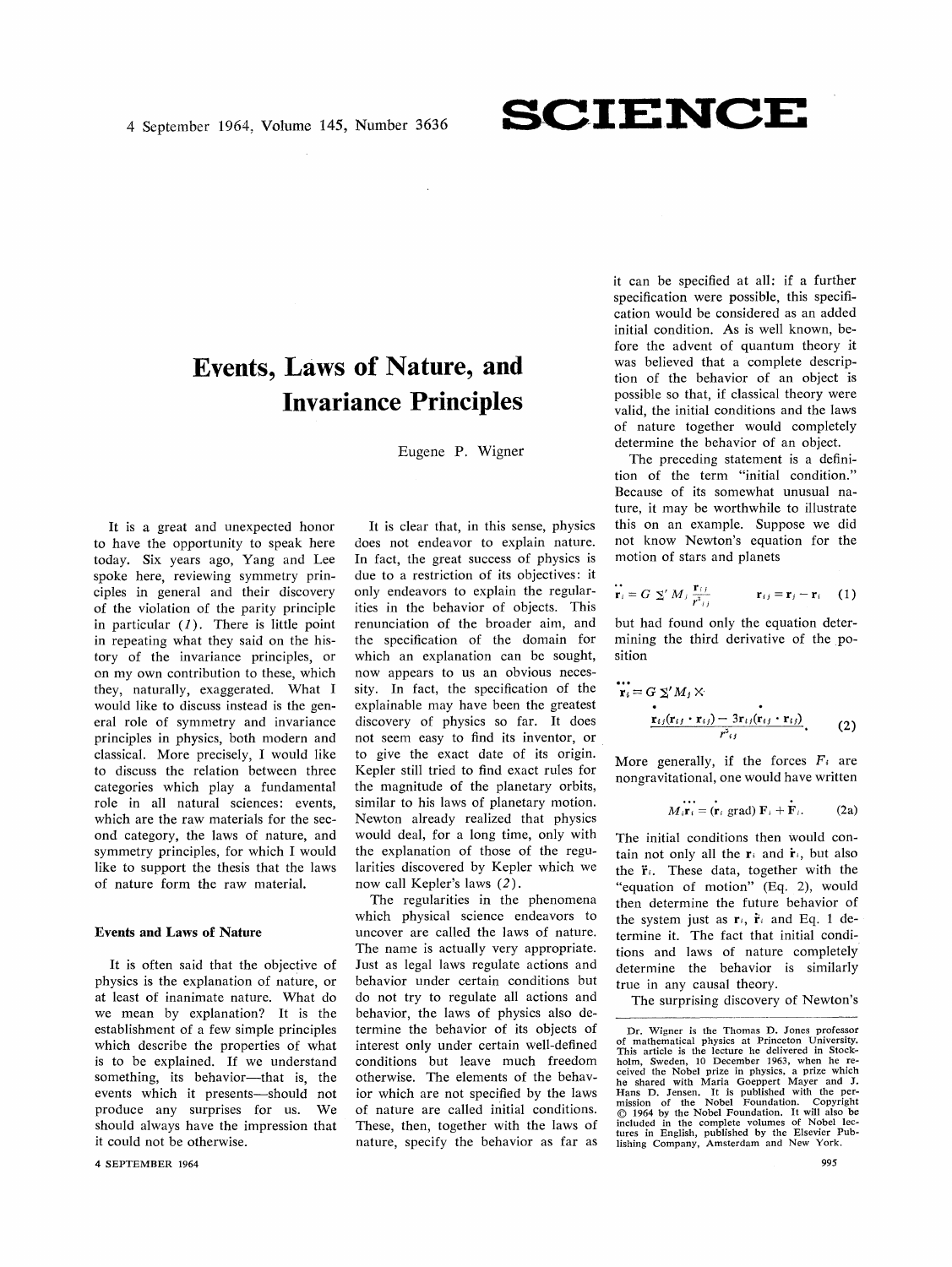**age is just the clear separation of laws of nature on the one hand and initial conditions on the other. The former are precise beyond anything reasonable; we know virtually nothing about the latter. Let us pause for a minute at this last statement. Are there really no regularities concerning what we just called initial conditions?** 

**The last statement would certainly not be true if the laws of nature Eqs. 2 and 2a were adopted, that is, if we**  considered the  $\ddot{r}_i$  as part of the initial **conditions. In this case, there would be a relation, in fact the precise relation of Eq. 1, between the elements of the initial conditions. The question, therefore, can be only: are there any relations between what we really do consider as initial conditions? Formulated in a more constructive way: how can we ascertain that we know all the laws of nature relevant to a set of phenomena? If we do not, we would determine unnecessarily many initial conditions in order to specify the behavior of the object. One way to ascertain this would be to prove that all the initial conditions can be chosen arbitrarily-a procedure which is, however, impossible in the domain of the very large (we cannot change the orbits of the planets) or the very small (we cannot precisely control atomic particles). No other equally unambiguous criterion is known to me, but there is a distinguishing property of the correctly chosen**that is, minimal-set of initial condi**tions which is worth mentioning.** 

**The minimal set of initial conditions not only does not permit any exact relation between its elements; on the contrary, there is reason to contend that these are, or at some time have been, as random as the externally imposed, gross constraints allow. I wish to illustrate this point first on an example which, at first, seems to contradict it because this example shows its power, and also its weakness, best.** 

**Let us consider for this purpose again our planetary system. It was mentioned before that the approximate regularities in the initial conditions, that is, the determinants of the orbits, led Kepler to the considerations which were then left by the wayside by Newton. These regularities form the apparent counterexample to the aforementioned thesis. However, the existence of the regularities in the initial conditions is considered so unsatisfactory that it is felt necessary to show that the regularities are but a consequence of a situation in** 

**which there were no regularities. Perhaps von Weizsaicker's attempt in this direction (3) is most interesting: he assumes that originally the solar system consisted of a central star, with a gas in rotation, but otherwise in random motion, around it. He then deduces the aforementioned regularities of the planetary system, now called Bode's law, from his assumption. More generally, one tries to deduce almost all "organized motion," even the existence of life, in a similar fashion. It must be admitted that few of these explanations have been carried out in detail (4), but the fact that such explanations are attempted remains significant.** 

**The preceding paragraph dealt with cases in which there is at least an apparent evidence against the random nature of the uncontrolled initial conditions. It attempted to show that the apparently organized nature of these initial conditions was preceded by a state in which the uncontrolled initial conditions were random. These are, on the whole, exceptional situations. In most cases, there is no reason to question the random nature of the noncontrolled, or nonspecified, initial conditions, and the random nature of these initial conditions is supported by the validity of the conclusions arrived at on the basis of the assumption of randomness. One encounters such situations in the kinetic theory of gases and, more generally, whenever one describes processes in which the entropy increases. Altogether, then, one obtains the impression that whereas the laws of nature codify beautifully simple regularities, the initial conditions exhibit, as far as they are not controlled, equally simple and beautiful irregularity. Hence there is perhaps little chance that some of the former remain overlooked.** 

**The preceding discussion characterized the laws of nature as regularities in the behavior of an object. In quantum theory, this is natural: the laws of quantum mechanics can be suitably formulated as correlations between subsequent observations on an object. These correlations are the regularities given by the laws of quantum mechanics (5). The statements of classical theory, its equations of motion, are not customarily viewed as correlations between observations. It is true, however, that their purpose and function is to furnish such correlations and that they are, in essence, nothing but a shorthand expression for such correlations.** 

#### **Laws of Nature and Invariance**

**We have ceased to expect from physics an explanation of all events, even of the gross structure of the universe, and we aim only at the discovery of the laws of nature, that is, the regularities of the events. The preceding section gives reason for the hope that the regularities form a sharply defined set and are clearly separable from what we call initial conditions, in which there is a strong element of randomness. However, we are far from having found that set. In fact, if it is true that there are precise regularities, we have reason to believe that we know only an infinitesimal fraction of these. The best evidence for this statement derives perhaps from a fact which was mentioned here by Yang 6 years ago: the multiplicity of the types of interactions. Yang mentioned four of them-gravitational, weak, electromagnetic, and strong, and it now seems that there are two types of strong interactions. All these play a role in every process, but it is hard, if not impossible, to believe that the laws of nature should have such complexity as implied by four or five different types of interactions between which no connection, no analogy, can be discovered.** 

**It is natural, therefore, to ask for a superprinciple which is in a similar relation to the laws of nature as these are to the events. The laws of nature permit us to foresee events on the basis of the knowledge of other events; the principles of invariance should permit us to establish new correlations between events, on the basis of the knowledge of established correlations between events. This is exactly what they do. If it is established that the existence of**  the events  $A, B, C, \ldots$  necessarily en**tails the occurrence of X, then the oc**currence of the events  $A'$ ,  $B'$ ,  $C'$ ,  $\ldots$ **also necessarily entails X', if A', B', C', . . . and X' are obtained from A, B, C, . . and X by one of the invariance transformations. There are three categories of such invariance transformations:** 

**a) Euclidean transformations: the primed events occur at a different location in space, but in the same relation to each other, as the unprimed events.** 

**b) Time displacements: the primed events occur at a different time, but separated by the same time intervals from each other as the unprimed ones. c) Uniform motion: the primed events appear to be the same as the**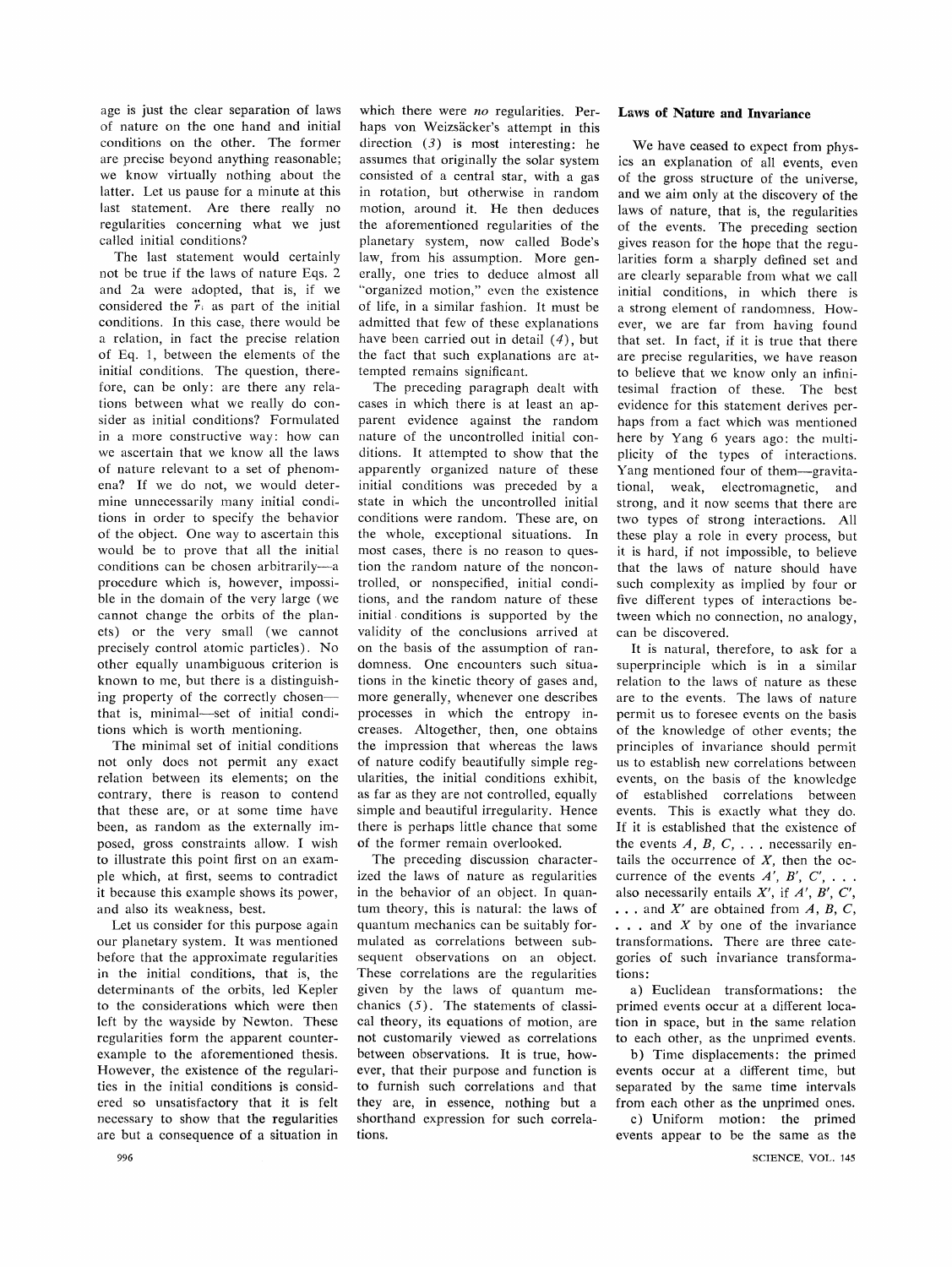**unprimed events from the point of view of a uniformly moving coordinate system.** 

**The first two categories of invariance principles were always taken for granted. In fact, it may be argued that laws of nature could not have been recognized if they did not satisfy some elementary invariance principles such**  as those of categories a and b-if they **changed from place to place, or if they were also different at different times. The principle c is not so natural. In fact, it has often been questioned, and it was an accomplishment of extraordinary magnitude on the part of Einstein to have reestablished it in his special theory of relativity. However, before discussing this point further, it may be useful to make a few general remarks.** 

**The first remarkable characteristic of the invariance principles which were enumerated is that they are all geometric, at least if four-dimensional space-time is the underlying geometrical space. By this I mean that the invariance transformations do not change the events; they only change their location in space and time and their state of motion. One could easily imagine a principle in which, let us say, protons are replaced by electrons and vice versa, velocities by positions, and so on (6).** 

**The second remarkable characteristic of the preceding principles is that they are invariance rather than covariance principles. This means that they postulate the same conclusion for the primed premises as for the unprimed premises. It is quite conceivable that, if certain events A, B, . . . take place,**  the events  $X_1, X_2, X_3$ ... will follow with certain probabilities  $p_1$ ,  $p_2$ ,  $p_3$ .... **From the transformed events A', B', C',**  the transformed consequences  $X_1$ ,  $X_2$ , **X3, . . . could follow with changed probabilities such as** 

$$
p_1' = p_1(1 - p_1 + \sum p_n^2),
$$
  

$$
p_2' = p_2(1 - p_2 + \sum p_n^2),
$$

**but this is not the case; we always had**   $p_i' = p_i$ .

**These two points are specifically mentioned because there are symmetry principles, the so-called crossing relations (7), which may be precisely valid and which surely do not depend on specific types of interactions. In these regards they are, or may be, similar to the geometric invariance principles. They differ from these because they do** 

 $\cdots$ 

**change the events and they are covariance rather than invariance principles. Thus, from a full knowledge of the cross section for neutron-proton scattering, they permit one to obtain some of the neutron-antiproton collision cross sections. The former events are surely different from the neutron-antiproton collisions, and the cross sections for the latter are not equal to the neutronproton cross sections but are obtained from these by a rather complicated mathematical procedure. Hence, the crossing relations, even though they do not depend on a specific type of interaction, are not considered to be geometrical symmetry conditions, and they will not be considered here. Similarly, we shall not be concerned with the dynamic symmetry principles which are symmetries of specific interactions, such as electromagnetic interactions or strong interactions, and are not formulated in terms of events (7).** 

**As to the geometrical principles, it should be noted that they depend on the dividing line between initial conditions and laws of nature. Thus, the law of nature Eq. 2 or 2a, obtained from Newton's principle by differentiation with respect to time, is invariant also under the transformation to a uniformly accelerated coordinate system** 

 $\mathbf{r}_i' = r_1 + t^2 \mathbf{a}$   $t' = t$  (3)

**where a is an arbitrary vector. Naturally, this added principle can have no physical consequence because, if the**  initial conditions  $\mathbf{r}_i$ ,  $\ddot{\mathbf{r}}_i$ ,  $\ddot{\mathbf{r}}_i$  are realizable **(that is, satisfy Eq. 1), the transformed**  initial conditions  $\mathbf{r}_i' = \mathbf{r}_i$ ,  $\dot{\mathbf{r}}_i' = \dot{\mathbf{r}}_i$ ,  $\ddot{\mathbf{r}}_i'$  $= \ddot{\mathbf{r}}_i + 2\mathbf{a}$  cannot be realizable.

**The symmetry principles of the preceding discussion are those of Newtonian mechanics or the special theory of relativity. One may well wonder why the much more general, and apparently geometrical, principles of invariance of the general theory have not been discussed. The reason is that I believe, in conformity with the views expressed by V. Fock (8), that the curvilinear coordinate transformations of the general theory of relativity are not invariance transformations in the sense considered here. These were socalled active transformations, replacing**  events  $A, B, C, \ldots$  by events  $A', B'$ , **C', . . . and unless active transformations are possible, there is no physically meaningful invariance. However, the mere replacement of one curvilinear coordinate system by another is a "redescription" in the sense of Melvin (9);**  **it does not change the events and does not represent a structure in the laws of nature. This does not mean that the transformations of the general theory of relativity are not useful tools for finding the correct laws of gravitation; they evidently are. However, as I suggested elsewhere (7), the principle which they serve to formulate is different from the geometrical invariance principles considered here; it is a dynamical invariance principle.** 

# **The Use of Invariance Principles, Approximate Invariances**

**The preceding two sections emphasized the inherent nature of the invariance principles as being rigorous correlations between those correlations between events which are postulated by the laws of nature. This at once points to the use of the set of invariance principles which is surely most important at present: to be touchstones for the validity of possible laws of nature. A law of nature can be accepted as valid only if the correlations which it postulates are consistent with the accepted invariance principles.** 

**Incidentally, Einstein's original article which led to his formulation of the special theory of relativity illustrates the preceding point with greatest clarity (10). He points out in this article that the correlations between events are the same in coordinate systems in uniform motion with respect to each other, even though the causes attributed to these correlations at that time did depend on the state of motion of the coordinate system. Similarly, Einstein made the most extensive use of invariance principles to guess the correct form of a law of nature, in this case that of the gravitational law, by postulating that this law conforms with the invariance principles which he postulated (11). Equally remarkable is the present application of invariance principles in quantum electrodynamics.**  This is not a consistent theory-in fact, **not a theory in the proper sense because its equations are in contradiction to each other. However, these contradictions can be resolved with reasonable uniqueness by postulating that the conclusions conform to the theory of relativity (12). Another approach, even more fundamental, tries to axiomatize quantum field theories, the invariance principles forming the cornerstone of the axioms (13). I will not further en-**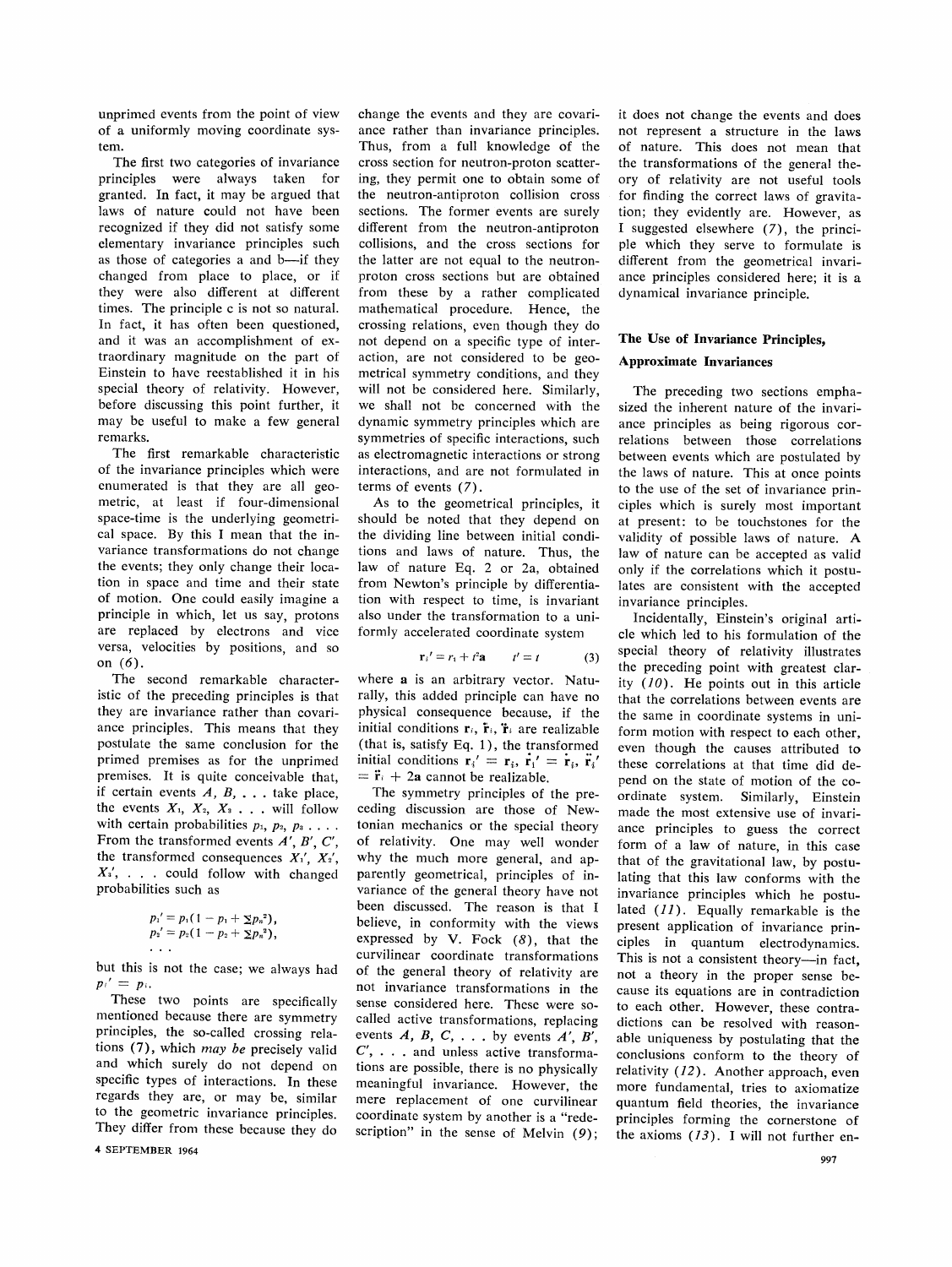**large on this question because it has been discussed often and eloquently. In fact, I myself spoke about it but a short time ago (7).** 

**To be touchstones for the laws of nature is probably the most important function of invariance principles. It is not the only one. In many cases, consequences of the laws of nature can be derived from the character of the mathematical framework of the theory, together with the postulate that the laws -the exact form of which need not be known-conform with invariance principles. The best known example is the derivation of the conservation laws for linear and angular momentum, and for energy, and the motion of the center of mass, either on the basis of the Lagrangian framework of classical mechanics or the Hilbert space of quantum mechanics, by means of the geometrical invariance principles enumerated before (14). Incidentally, conservation laws furnish at present the only generally valid correlations between observations with which we are familiar; for those which derive from the geometrical principles of invariance it is clear that their validity transcends that of any special theory-gravitational, electromagnetic, and so forth-which are only loosely connected in presentday physics. Again, the connection between invariance principles and conservation laws-which in this context always include the law of the motion of the center of mass-has been discussed in the literature frequently and adequately.** 

**In quantum theory, invariance principles permit even further-reaching conclusions than in classical mechanics and, as a matter of fact, my original interest in invariance principles was due to this very fact. The reason for the increased effectiveness of invariance principles in quantum theory is due, essentially, to the linear nature of the underlying Hilbert space (15). As a**  result, from any two state vectors,  $\psi_1$ and  $\psi_2$ , an infinity of new state vectors

### $\psi = a_1 \psi_1 + a_2 \psi_2$  (4)

can be formed,  $a_1$  and  $a_2$  being arbi**trary numbers. Similarly, several, even infinitely many, states can be superimposed with largely arbitrary coefficients. This possibility of superposing states is by no means natural physically. In particular, even if we know how to**  bring a system into the states  $\psi_1$  and  $\psi_2$ , **we cannot give a prescription how to bring it into a superposition of these states. This prescription would have to**  **depend, naturally, on the coefficients with which the two states are superimposed and is simply unknown. Hence, the superposition principle is strictly an existence postulate-but a very effective and useful existence postulate.** 

**To illustrate this point, let us note that in classical theory, if a state, such as a planetary orbit, is given, another state, that is another orbit, can be produced by rotating the initial orbit around the center of attraction. This is interesting but has no very surprising consequences. In quantum theory the same is true. In addition, however, the states obtained from a given one by rotation can be superimposed as a result of the aforementioned principle. If the rotations to which the original state was subjected are uniformly distributed over all directions, and if the states so resulting are superimposed with equal coefficients, the resulting state has necessarily spherical symmetry. This construction of a spherically symmetric state could fail only if the superposition resulted in the null-vector of Hilbert space, in which case one would not obtain any state. In such a case, however, other coefficients could be chosen for the superposition**in the plane case, the coefficients  $e^{im\varphi}$ , where  $\varphi$  is the angle of rotation of the **original state-and the resulting state, though not spherically symmetric, or in the plane case axially symmetric, would still exhibit simple properties with respect to rotation. This possibility, the construction of states which have either full rotational symmetry or at least some simple behavior with respect to rotations, is the one which is fundamentally new in quantum theory. It is also conceptually satisfying that simple systems, such as atoms, have states of high symmetry.** 

**The superposition principle also permits the exploitation of reflection symmetry. In classical mechanics as well as in quantum mechanics, if a state is possible, the mirror image of that state is also possible. However, in classical theory no significant conclusion can be drawn from this fact. In quantum theory, original-state and mirror image can be superimposed, with equal or oppositely equal coefficients. In the first case the resulting state is symmetric with respect to reflection, in the second case antisymmetric. The great accomplishment of Lee and Yang, which was mentioned earlier (1), was just a very surprising reinterpretation of the physical nature of one of the reflection operations, that of space re-**

**flection, with the additional proof that the old interpretation cannot be valid. The consideration of "time inversion" requires rather special care because the corresponding operator is antiunitary. Theoretically, it does lead to a new quantum number and a classification of particles (16) which, however, has not been applied in practice.** 

**My discussion would be far from complete without some reference to approximate invariance relations. Like all approximate relations, these may be very accurate under certain conditions but fail significantly in others. The critical conditions may apply to the state of the object, or may specify a type of phenomenon. The most important example for the first case is that of low relative velocities. In this case, the magnetic fields are weak, and the direction of the spins does not influence the behavior of the other coordinates. One is led to the Russell-Saunders coupling of spectroscopy (17). Even more interesting should be the case of very high velocities in which the magnitude of the rest mass becomes unimportant. Unfortunately, this case has not been discussed in full detail, even though there are promising beginnings (18).** 

**Perhaps the most important case of special phenomena in which there are more invariance transformations than enumerated before is rather general: it comprises all phenomena, such as collisions between atoms, molecules, and nuclei, in which the weak interaction, which is responsible for beta decay, does not play a role. In all these cases, the parity operation is a valid invariance operation. This applies also in ordinary spectroscopy.** 

**In another interesting special type of phenomenon the electromagnetic interaction also plays a subordinate role only. This renders the electric charge on the particles insignificant, and the interchange of proton and neutron, or more generally of the members of an isotopic spin multiplet, becomes an invariance operation. These, and the other special cases of increased symmetry, lead to highly interesting questions which are, furthermore, at the center of interest at present. However, the subject has too many ramifications to be discussed in detail at this occasion.** 

#### **References and Notes**

- 1. See the articles of C. N. Yang and of T. D.<br>Lee in Les Prix Nobel en 1957 (Nobel Foun-<br>dation, Stockholm, 1958). [Reprinted in Sci-<br>ence 127, 565, 569 (1958)]<br>2. See, for instance, A. C. Crombie, *Augustine*<br>to Galileo
-